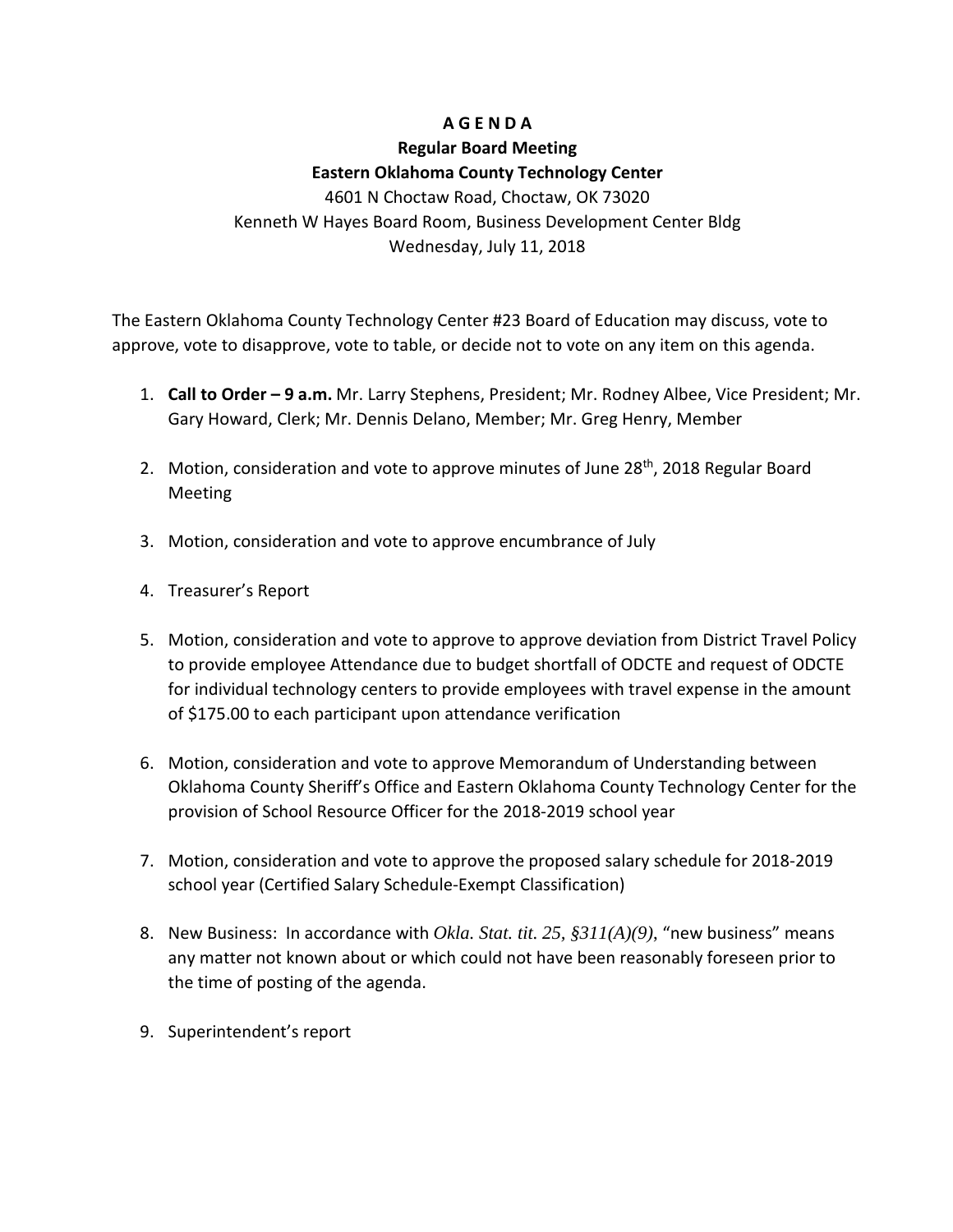Proposed Executive Session for the purpose of discussing the following so the board can return to open session and take action pursuant to Executive Session Authority: *Okla. Stat. tit. 25, §307(B)(1),(3) and (7).* The following items are proposed for discussion during the Executive Session:

- a. New Employment as listed on Personnel Report
- b. Employments of Substitute Instructors as listed on Personnel Report
- 10. Motion and vote to convene in Executive Session
- 11. Motion and vote to return to Open Session
- 12. Board President's Statement of Executive Session Minutes
- 13. Motion, consideration and vote to approve, disapprove or table the following:
	- a. New Employments as listed on of Personnel Report
	- b. Employment of Substitute Instructors as listed on Personnel Report
- 14. Board Comments
- 15. Motion and vote for approval to Adjourn

| Agenda Posted: July 9 <sup>th</sup> , 2018 by 4 o'clock a.m. |  |
|--------------------------------------------------------------|--|
| Front door of Business Development Center building           |  |

Posted by:

Minutes Clerk

The next Regular meeting of the Board is: **Wednesday, August 8th, 2018** 9:00 a.m. Kenneth W Hayes Board Room